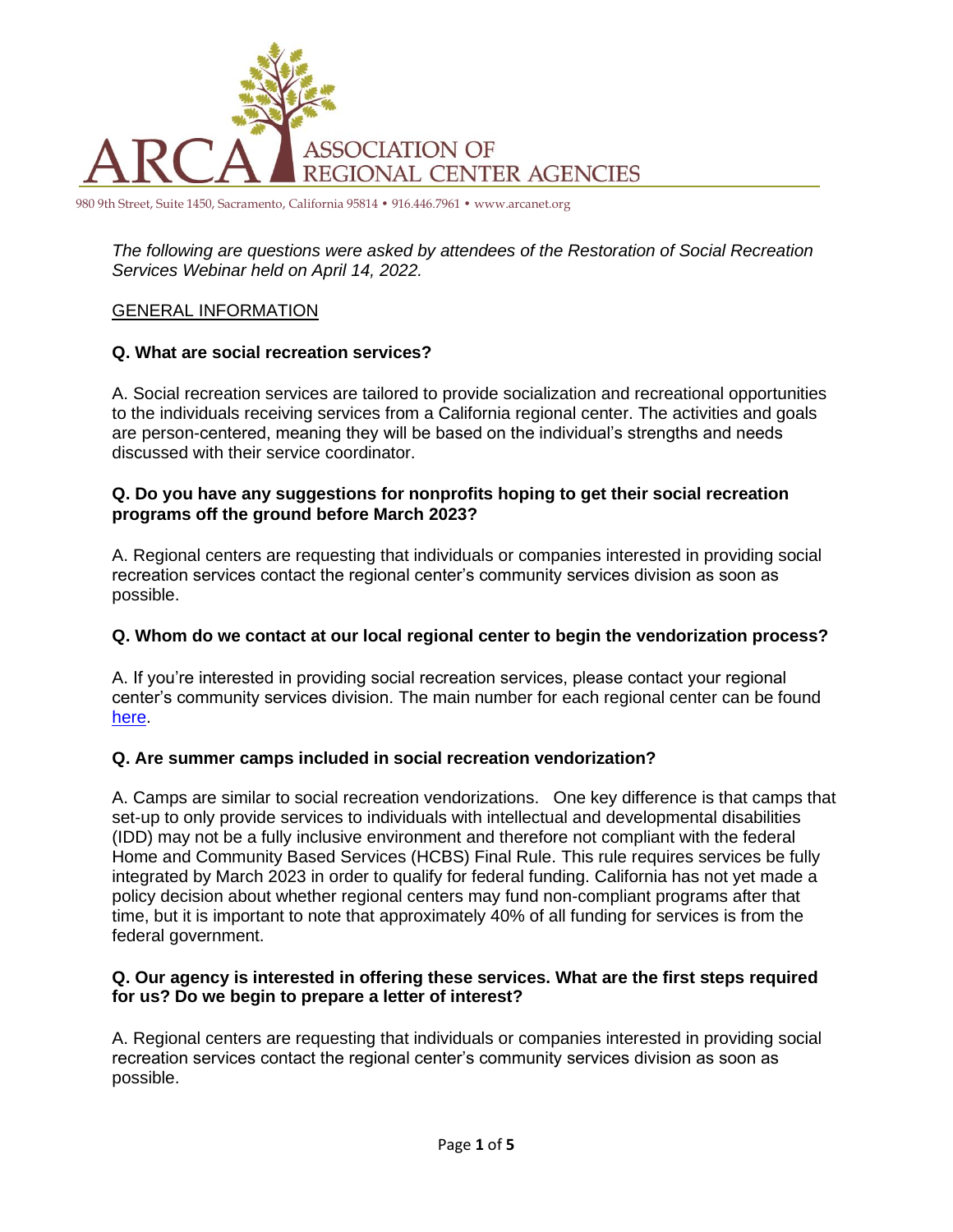### **Q. If our regional center does not have a request for proposal for social recreation activities, can we still submit?**

A. Yes, please contact your local regional center's community services division.

# TECHNICAL CLARIFICATIONS

### **Q. What timeline can we expect for vendorization process and where can we find resources specific for social recreation development?**

A. Regulations allow for 45 days, once all documents are submitted to vendor an entity/individual. Regional centers have expressed a desire to fast-track the process of social recreation vendorizations. The timeframes are dependent on applicants providing the requested documentation in a timely manner. If delays occur in your vendorization process, please reach out to the management at your local regional center's community services division.

### **Q. Will the programs that are held at agency places of business require Community Care Licensing if it is a drop off program?**

A. No. But if you provide care and supervision, such as assistance with toileting or dispensing of medication at your office, you must have a license from the Department of Social Services.

## **Q. Regional centers fund the participants they serve. Who funds the typical peers to attend the programs that will be offered?**

A. Individuals not served by a regional center and/or their families would likely fund their participation in social recreation activities.

## **Q. How do recreational therapy services relate to this new opportunity for funding?**

A. Recreation Therapists may run social recreation programs. Regional centers can fund recreation therapy through service code 694.

**Q. We offer sports programs to individuals with developmental disabilities. We debated opening it up to general population, but opted against it to allow participants to participate on their own terms without comparison. We would love to be more inclusive but are hesitant for this reason. How does this impact the potential for vendorization?** 

A. Please contact your local regional center's community services division.

## **Q. For a potential vendor interested in contracting to serve only one individual, what is necessary?**

A. Please contact your local regional center's community services division to discuss options.

### **Q. What are the rules for vendors working with subcontractors or other community partners?**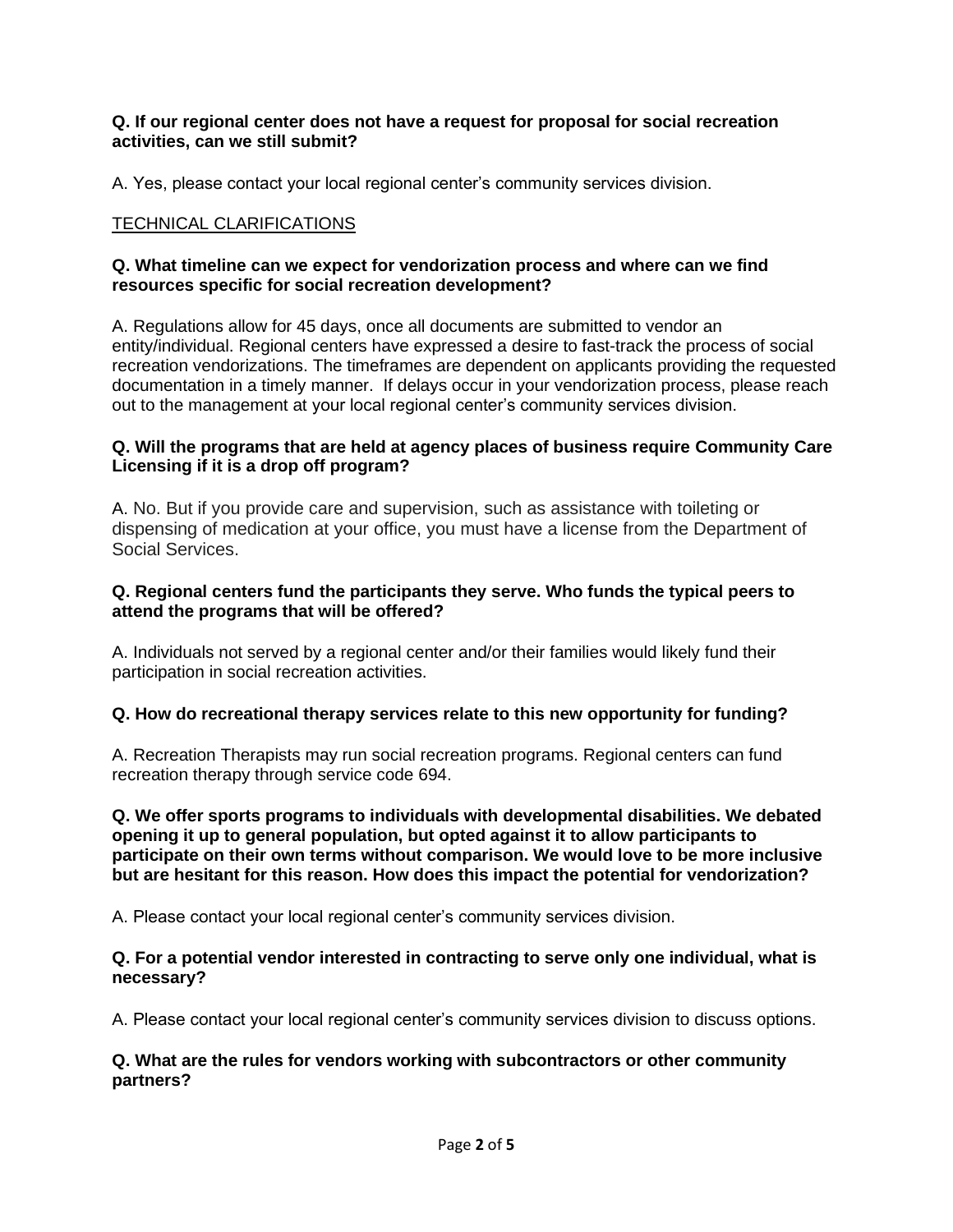A. Regional centers follow regulations outlined in the California Code of Regulations Title 17. The utilization of subcontractors is described in [Cal. Code Regs. Tit. 17, §50607\(j\).](https://govt.westlaw.com/calregs/Document/IB547BF0048A411E1AEDED464070F0B2C?viewType=FullText&originationContext=documenttoc&transitionType=CategoryPageItem&contextData=(sc.Default)) The regulation prohibits the subcontracting of services "except for contracts for transportation services or community-based day program services." For information about specific vendored programs and how they function, please reach out to the community services division at your regional center.

# **Q. Would horseback riding/therapy fall under the umbrella of social recreation?**

A. Horseback riding therapy would fall under the regional center funding category of nonmedical therapy. Authorization to fund this service was also restored on July 1, 2021.

### **Q. We have regional center adult service recipients who want to be part of what we are doing with our community-based social recreation programs but many already attend a day program. Will those individuals be able to also access social recreation services?**

A. If someone is interested in receiving social recreation services, please have them contact their service coordinator to discuss specifics. Oftentimes, social recreation services can be scheduled to occur at best time for the individual.

## **Q. What service code would social recreation services fall under and what are the program design requirements be for them? Does the program need to be inclusive to be vendored or can services offered be specifically for individuals with disabilities?**

A. Service codes may vary due to the type of service being proposed. Please contact your local regional center's community services division to express your interest and inquire about your specific proposal. As of March 2023, in order for California to receive federal reimbursement for services, the program must be inclusive of the broader community of individuals not receiving services for people with developmental disabilities.

## **Q. Is there an upper limit for the rate for social recreation programs through usual and customary rates?**

A. If a social recreation program is vendored as usual and customary, meaning that at least 30% of program participants are not people served by the regional center, the rate may change as the company increases their rate for the general public using the service.

## **Q. Are volunteers and staff included in the 30% determination for usual and customary services?**

A. The 30% references only a provider's client base. Services providers that have usual and customary rates must maintain a 30% ratio of service recipients that are not regional center clients or their families.

# **Q. Will rates be adjustable?**

A. If a social recreation program is not vendored as usual and customary (see above questions), rates set by regional centers are only available for increases at the direction of the California Department of Developmental Services (DDS) and are subject to upper limits. DDS has extensive information about vendorization and rates at [https://www.dds.ca.gov/rc/vendor-](https://www.dds.ca.gov/rc/vendor-provider/)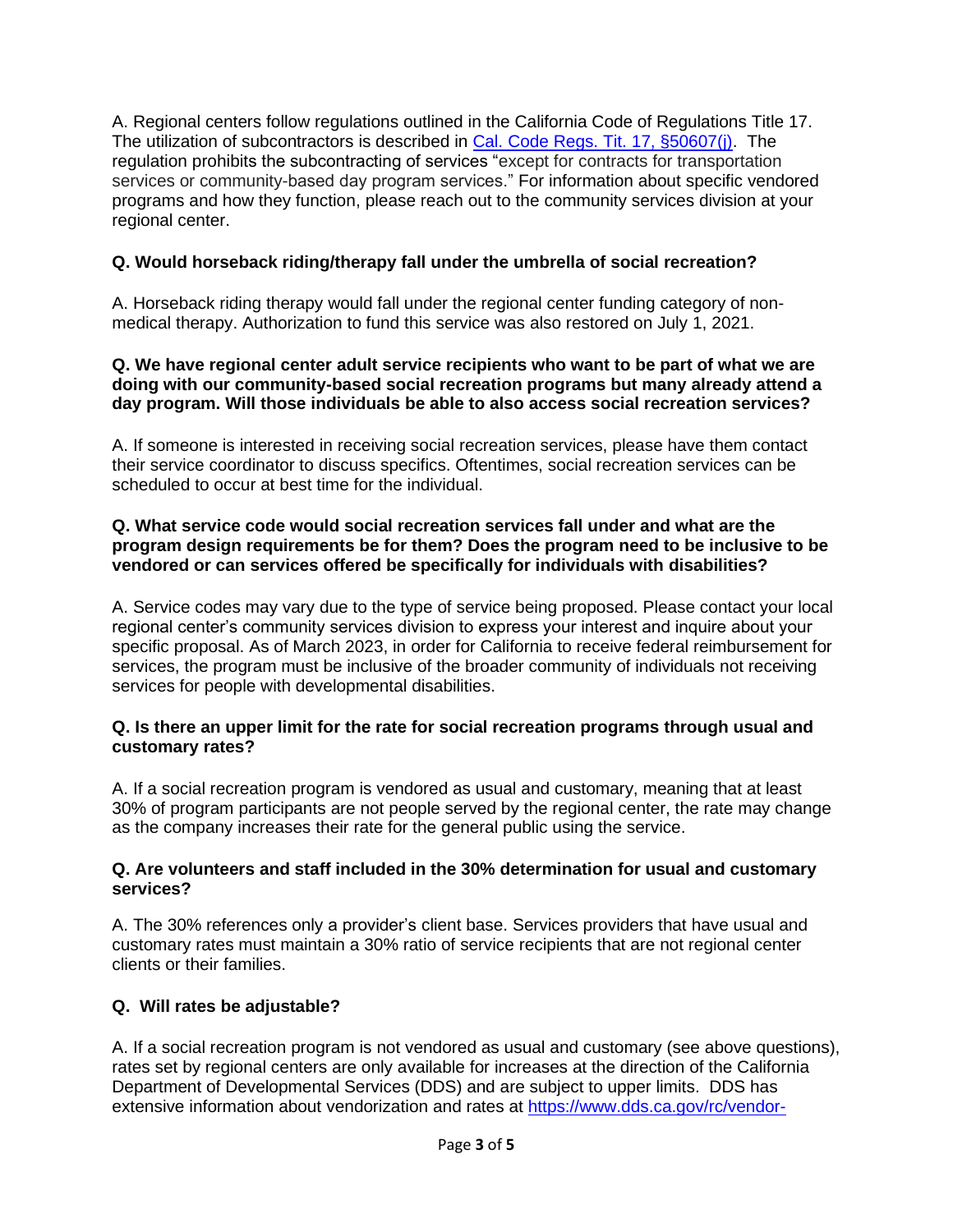[provider/](https://www.dds.ca.gov/rc/vendor-provider/) For specific information about rates, please contact the community services division at your local regional center.

## **Q. What type of insurances (general liability, professional liability) will be required by regional centers for vendorization?**

A. This may vary based on the type of service being proposed. Please contact your regional center's community services division for specific support in this area.

#### **Q. What setting and/or inclusion requirements will regional centers impose on an event for it to qualify for funding? For example, if a provider provides a camp opportunity or a social recreation event, but it is specifically for individuals with disabilities, can the regional center fund that or does it have to be an event hosted and designed for the general public for it to qualify for funding?**

A. Camps are similar to social recreation vendorizations. One key difference is that camps, as a one-time service, may not be a fully inclusive environment and therefore may not qualify for federal reimbursement as of March 2023. Please contact your regional center's community services division for specific support in this area.

## INFORMATION FOR PEOPLE SERVED BY REGIONAL CENTERS AND THEIR FAMILIES

## **Q. Will social recreation services be available to Early Start families**?

A. Social recreation services are not an available service under Early Start because Early Start services are limited to only those identified as required by the federal government. Social recreation services are not included in this list.

## **Q. Will transportation be provided by the regional centers for the individuals to attend the social rec activity?**

A. Transportation services are provided to service recipients based on the needs of the individual as stated in the Individual Program Plan (IPP).

### **Q. How will the regional center determine family or individual responsibility for a portion of expenses for accessing a social recreational opportunity?**

A. A number of factors impact this. Regional centers will make determination of individual or family financial responsibility through the planning team process and in line with both laws in this area and their Purchase of Service policies.

#### **Q. Will each regional center put together a fluid list of providers with specifics on what services, age group, etc. they will offer to make it easier for individuals and families to engage?**

A. Each regional center has developed an outreach plan in order to increase community awareness of social recreation opportunities. Please contact your regional center service coordinator for specific information on services in your area.